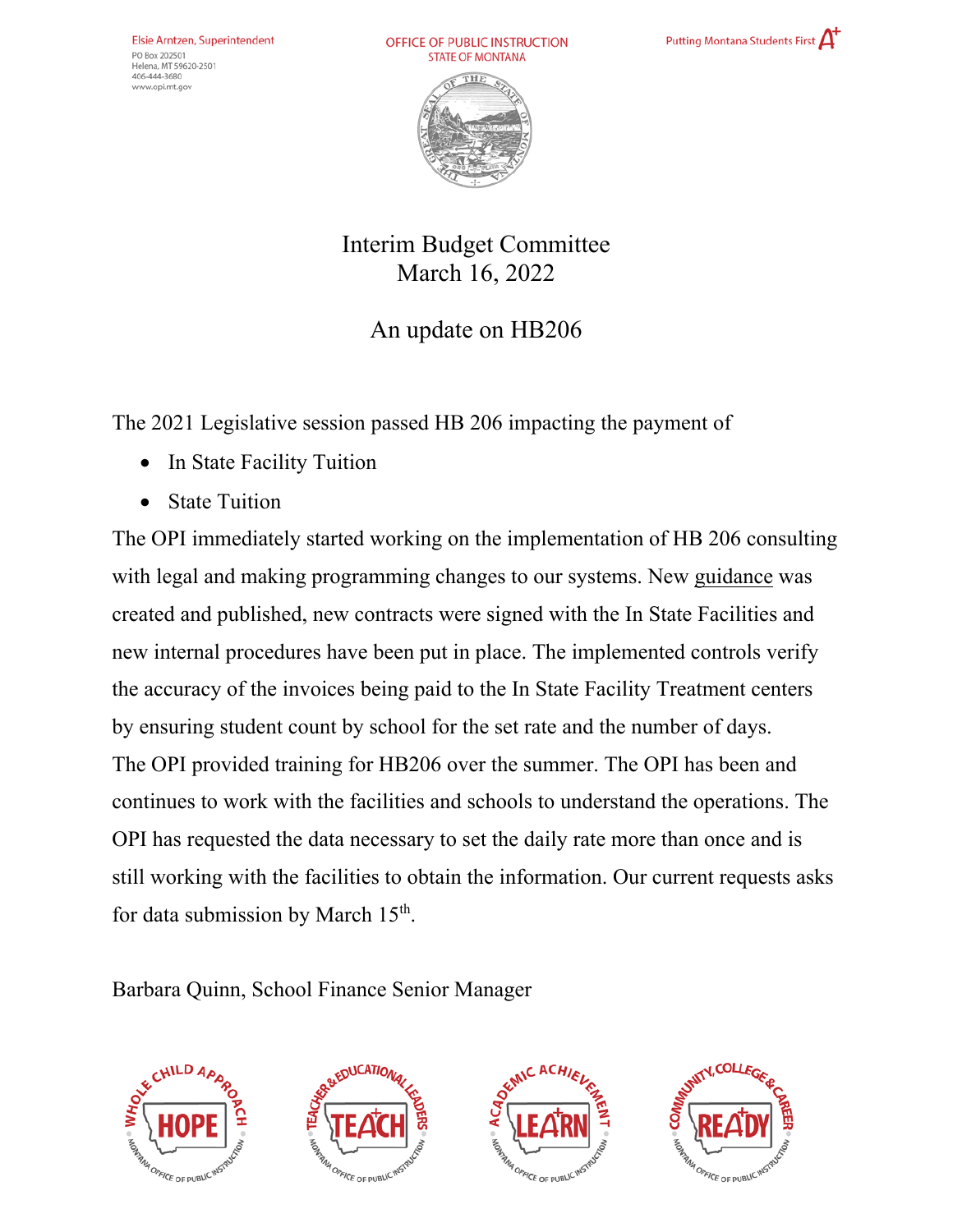OFFICE OF PUBLIC INSTRUCTION<br>STATE OF MONTANA





# Interim Budget Committee March 16, 2022

| <b>Financial Activity</b> |                                 |                                       |                                              |                                    |                                              |  |  |  |  |  |  |  |
|---------------------------|---------------------------------|---------------------------------------|----------------------------------------------|------------------------------------|----------------------------------------------|--|--|--|--|--|--|--|
| In State Facility         |                                 |                                       |                                              |                                    |                                              |  |  |  |  |  |  |  |
| <b>FY2022</b>             | Appropriation<br>\$1,096,908.00 | <b>YTD Actuals</b><br>340,962.60<br>Ś | <b>FY22</b><br>Projected<br>270,000.00<br>Ś. | <b>Year Totals</b><br>\$610,962.60 | Appropriation<br>Balance<br>\$<br>485,945.40 |  |  |  |  |  |  |  |
| <b>FY2021</b>             | 787,801.00<br>\$                | 787,801.00<br>S.                      |                                              | \$787,801.00                       | \$                                           |  |  |  |  |  |  |  |
| <b>FY2020</b>             | \$<br>787,801.00                | 787,799.99<br>Ś                       |                                              | \$787,799.99                       | \$<br>1.01                                   |  |  |  |  |  |  |  |
| <b>FY2019</b>             | Ś<br>783,861.00                 | 652,384.55                            |                                              | \$652,384.55                       | Ś<br>131,476.45                              |  |  |  |  |  |  |  |

| <b>State Tuition Payments</b> |                                     |            |                          |                    |    |                                 |              |     |               |  |  |  |
|-------------------------------|-------------------------------------|------------|--------------------------|--------------------|----|---------------------------------|--------------|-----|---------------|--|--|--|
|                               | Appropriation<br><b>YTD Actuals</b> |            | <b>FY22</b><br>Projected | <b>Year Totals</b> |    | Appropriation<br><b>Balance</b> |              |     |               |  |  |  |
| <b>FY2022</b>                 |                                     | 265,631.00 | Ś                        | 230,437.19         | \$ | -                               | \$230,437.19 | \$  | 35,193.81     |  |  |  |
| <b>FY2021</b>                 |                                     | 377,675.00 | S                        | 114,845.71         |    |                                 | \$114,845.71 | \$  | 262,829.29    |  |  |  |
| <b>FY2020</b>                 | \$.                                 | 377,675.00 | Ŝ.                       | 640,504.29         |    |                                 | \$640,504.29 | \$. | (262, 829.29) |  |  |  |
| <b>FY2019</b>                 |                                     | 377,675.00 |                          | 294,645.33         |    |                                 | \$294,645.33 |     | 83,029.67     |  |  |  |